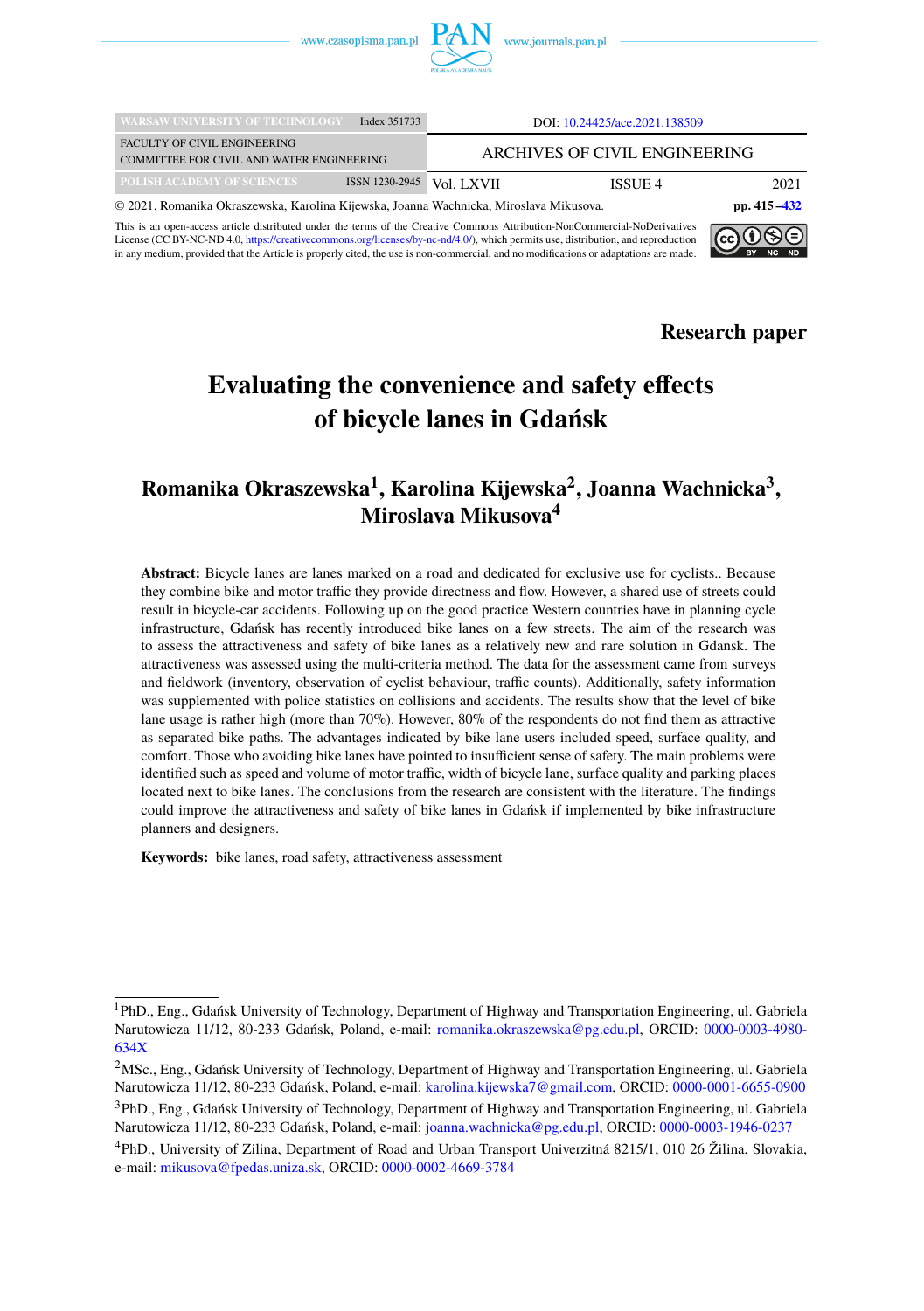

# **1. Introduction**

<span id="page-1-0"></span>The decision to use a bicycle and choose a specific route is influenced mainly by criteria of safety, directness, comfort, cohesion and attractiveness [\[1\]](#page-15-0).

Directness means minimising detours and delay. Comfort can be achieved by minimising delay, ensuring high design speed, reducing the stress of cycling and minimising gradients and differences in elevation. Cohesion means the percentage of origins and destinations that are accessible via a cycling sub-system. An attractive cycling system should be easy to understand, safe for the public, well connected with urban functions and meet the needs of users. Safety is determined by a minimal number of collision points with cars and pedestrians and a uniform speed. Safety may be improved by segregating cycles from motorised traffic. This takes up a lot of space and may lead to real hazards such as side crashes at intersections. In addition, where cyclists use separate cycle roads, once at an intersection they will follow pedestrian traffic lights. This usually makes travel longer on that section and has a negative effect on the perception of comfort, making the bicycle less attractive as a means of transport. To make cycling a more obstacle-free experience cycling should be integrated with cars and cyclists should follow traffic light cycles for motorised traffic.

### **1.1. State of the art**

There are significant differences between how countries and cities view cycling, how they organise cycle traffic and plan and deliver cycling infrastructure. The literature was reviewed to find information about the experience of other countries and cities in the area of cycle lanes and how they are assessed for their practicality. The question was also whether cycle lanes are safe in the first place.

In the US the following are the design options: shared lanes, marked shared lanes, paved shoulders, bike lanes, bicycle boulevards and shared use paths [\[2\]](#page-15-1). According to AASHTO, a national agency recommending the technical standards of road and cycling infrastructure for all states [\[2\]](#page-15-1), cycle lanes can only be used on main roads, collector roads and busy urban roads with lower speeds. The general consideration for motor vehicle design speed is more than 40 km/h. Cycle lanes should not be designed next to perpendicular or angle parking spaces. If that is the case, parking spaces should be long enough for the parking vehicles to not go beyond the designated area. Cycle lane width should be bigger than minimal width where parallel parking is considered because of the risk of hitting a cyclist with the door. An additional safety and intersection conflict analysis is also required.

Australian's Queensland allows cycle lanes only for speed limits below 50 km/h, and recommends them for speeds below 40 km/h [\[3\]](#page-15-2). In Canada, Ontario's recommended cycle lanes, both separate and shared with cars, are to be used depending on the road's 85th percentile of speed, daily traffic volume and type of surroundings (rural, suburban, urban) [\[4\]](#page-15-3). Some European countries are just as restrictive in recommending cycle lanes. The UK, as an example, looks at the 85th percentile and traffic volume [\[5\]](#page-15-4). The differences between the US and Europe can also be seen in cycle lane technical guidelines. Dutch law does not state how wide a bicycle path should be. But even though there are no legal requirements there are some very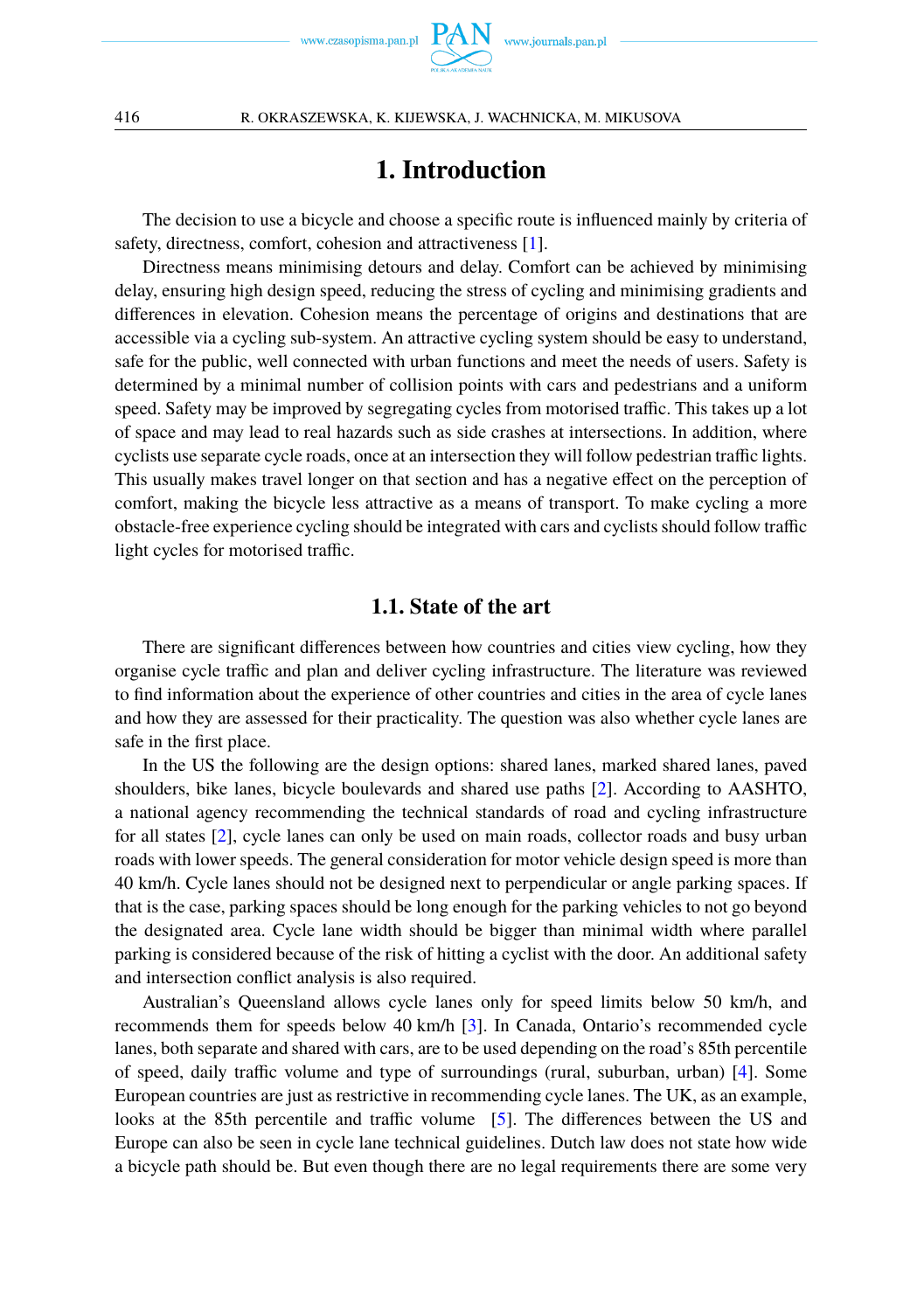www.czasopisma.pan.pl  $P_{\ell}$ 

strong recommendations where 1.5 m is a minimum width. The American guide states that the desirable width would be 1.8m. The latter suggests that the minimum width of the lane can be even 0.91 m [\[6,](#page-15-5) [7\]](#page-15-6). A number of articles cover cyclist safety in relation to the type of cycle infrastructure. The literature describes a variety of study methods such as analysis of video footage from cycle lane cameras [\[8\]](#page-16-1), analysis of footage from devices that record images and parameters of cyclist movements [\[9\]](#page-16-2), surveys of cyclist behaviour and preferences [\[10\]](#page-16-3), computer visualisations [\[11\]](#page-16-4) and measurements and observations. Analyses into the safety of cycle lanes produce conclusions that differ from country to country and are not clear-cut. A comparison of cycle lanes and lanes shared by cycles and cars in Canada [\[12\]](#page-16-5) shows that if well marked and separated, cycle lanes can reduce cyclist injuries by 30% to 90% compared to shared lanes. In addition, this increases pedestrian safety by as much as 50%. Cycle lanes that are too narrow, however, and where traffic exceeds 14,000 vehicles daily, may cause cyclists to behave dangerously [\[9\]](#page-16-2).

Irish research [\[10\]](#page-16-3) showed that cyclists are keen to choose direct routes that offer the shortest time to go from origin to destination. They are least keen, however, to use the road, whether on dedicated cycle lanes, bus lanes or car lanes and prefer to ride routes away from the road. Older people prefer to use routes that are separated from cars and pedestrians [\[11\]](#page-16-4). A study in New York [\[13\]](#page-16-6) looked at the effects of separating cycle lanes from cars by introducing parking space and bollards. It was found that cyclist safety improved and injuries dropped by 20–58%. O. Madsen and H. Lahrmann compared five possible cycle routes across signalised intersections to study the number of potential conflicts [\[8\]](#page-16-1). It was found that the safest solution for cyclists across such intersections was to use a dedicated cycle path combining cyclist and pedestrian traffic. Dedicated lanes whether shared or with right turns or lanes with a different surface and separated by a low kerb are less safe. Drivers parking on cycle lanes is a separate problem affecting cyclist safety and is frequently covered in the press, e.g. "Rochester has a bike lane problem" [\[14\]](#page-16-7). The article presents cycle lane examples, studies and their results to contribute to the discussion about the practicality of cycle lanes, how they are assessed by cyclists and their safety. Case study – the City of Gdansk. Gdansk tends to be one of the most cycle-friendly city in Poland. The authorities aspire to have the bicycle recognised as a mode of transport. Having signed the "Brussels Charter", the city made a commitment to reach a 15% share of cycling in all trips by 2020. One way to achieve this is to build cycling infrastructure, a policy the city has been delivering for a number of years. One of Poland's best cycling infrastructures was built in several stages: 1991–2001, 2002–2005 and 2007–2013, as part of Gdansk Cycling Projects. They were the result of cooperation between City Hall and nongovernmental organisations [\[15\]](#page-16-8). The total cycle road network is 690.8 km long and consists of 121.1 km of dedicated cycle roads, 499.4 km of 30 km/h roads with traffic calming measures. This number includes 51.8 km of contra-flow one way streets and 7.7 km of cycle lanes and 0.7 km of bus and cycle lanes. The other sections comprise pavements where cycling is allowed and shared pedestrian and car roads [\[16\]](#page-16-9). Striving to increase the flow of bicycle traffic and increase the attractiveness of the bicycle as a means of transport, as well as the limited space for building separate cycle roads encouraged the authorities of the city of Gdansk to increase the integration of bicycles and vehicles traffic. Under the Mayor of Gdansk's Regulation [\[17\]](#page-16-10) the cycle infrastructure design choice should depend on the particular road's design speed. In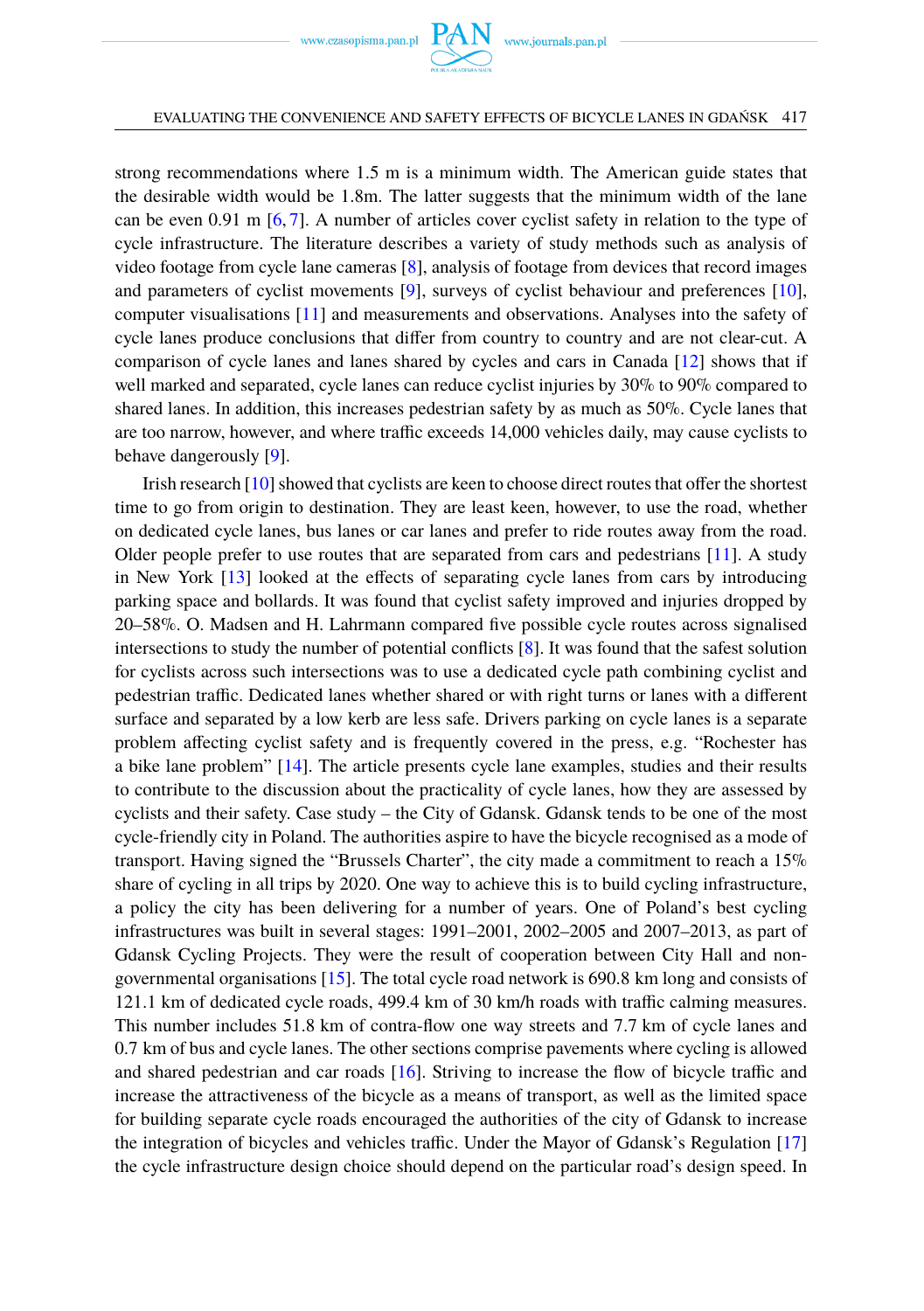

the "System of Cycle Routes for Gdansk" [\[18\]](#page-16-11) a reference is made to a German study "Cycling Expertise from Germany I-1/2010". It says that new cycle infrastructure should integrate cycling and cars indirectly on cycle lanes for speeds up to 50 km/h. Integration is also to be achieved on roads with traffic calming and a 30 km/h speed and cyclist facilities. The guidelines for choosing a specific type of cycling infrastructure are related to design speed and traffic volume without considering real vehicle speeds or user preferences. There are no studies of Gdansk's cycling infrastructure safety or user satisfaction for the different types of infrastructure. The article is exploring this.

### **1.2. Goal and scope of the study**

The aim of the research was to assess the attractiveness and safety of bike lanes as a relatively new and rare element of Gdansk's infrastructure. The assessment is based on an inventory of existing infrastructure, traffic counts and observations of cyclist behaviour on selected sections. A survey was also conducted with questions about the behaviour and preferences of cycle lane users. The study methods aimed to help answer the following research questions:

- 1. Are cyclists in Gdansk familiar with cycle lanes?
- 2. How keen are cyclists to use cycle lanes?
- 3. What are the advantages and disadvantages of integrating cycling and driving as perceived by the users?
- 4. What are the criteria that respondents value in assessing the safety and comfort of cycling infrastructure?

The article represents the stages of the research and is organised as follows:

Section [1](#page-1-0) presents the experience of cities and towns whose knowledge of cycle lane design and use is greater than that of Poland. The focus is mainly on why cycle lanes are the preferred choice and the technical parameters they should meet.

Section [2](#page-3-0) describes research methods such as surveys, fieldwork, statistical analysis and multi-criteria assessment. The section also explains the test site.

Section [3](#page-5-0) gives the results of the analysis, surveys and fieldwork grouped into areas related to cyclist sense of safety, cyclist behaviour and preferences and factors that influence cyclist behaviour. In the final part of the section an assessment is made of the sections under analysis and measures for their safety and attractiveness using the multi-criteria analysis method.

Section [4](#page-14-0) summarises the study and the answers to the research questions stated in the introduction. The conclusions are discussed in reference to the conclusions of the literature analysis. Finally, recommendations are given of how to assess whether cycle lanes are fit for purpose in a given location.

## **2. Methods**

<span id="page-3-0"></span>Selected cycle lanes in Gdansk were assessed for their safety using SEWIK accident data (Accident and Collision Database) [\[19\]](#page-16-12) over a period of when cycling infrastructure first became available until the end of 2017. The analysis looked at whole sections of selected cycle lanes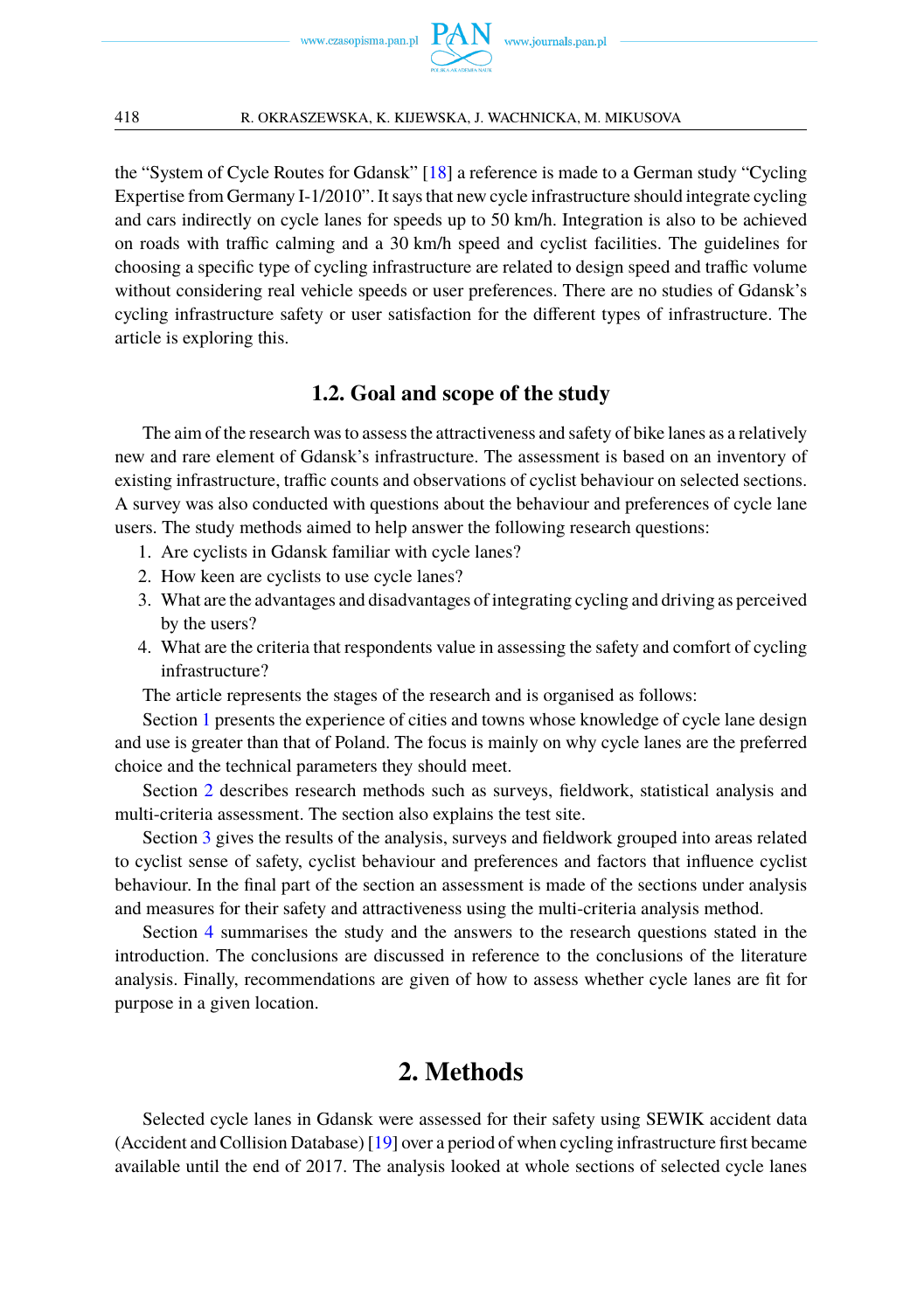#### EVALUATING THE CONVENIENCE AND SAFETY EFFECTS OF BICYCLE LANES IN GDAŃSK 419

with emphasis on intersections. Accident data were analysed and summed up and referred to accident sites (pedestrian crossing, cycle crossing, cycle lane). The attractiveness of cycle lanes was assessed using the multi-criteria method. Thirteen criteria were applied: quality of surface, lane width, condition, facilities at intersections, visibility of cycle lane, flow of cycle traffic versus car and pedestrian traffic, separate cyclist signalisation, slope, presence of car parks along the lane, real vehicle speed, volume of motorised traffic, presence of heavy vehicles and degree of lane usage by cyclists. The criteria were scored on a scale of 0 to 2 meaning negative, acceptable and positive. The criteria were also assigned weights. The results, i.e. weighted average, helped to identify three classes of cycle lane assessment: for the range from 0 to 33.3 the infrastructure is considered unattractive, from 33.4 to 66.3 – medium attractiveness and from 66.4 to 100 very attractive. The data for the assessment came from surveys and fieldwork (inventory, observation of cyclist behaviour, traffic counts). The survey was conducted on a sample of eighty eight people using Facebook. The survey was anonymous and dedicated to people who cycle and are familiar with cycle lanes. The survey results presented in the article should be seen as a pilot test because there were few respondents and they all use the same application which suggests that young people may be overrepresented in relation to older people. The questionnaire consisted of 13 main questions and 6 specific questions all of which were closed and were single or multiple choice questions. The surveys were collected from 5 August 2018 to 8 August 2018.

Fieldwork included making an inventory of cycle lanes (such as type and condition of surface, width, type of separator, degree of maintenance, horizontal and vertical markings, traffic layout at intersections, continuity at intersections), observation of cyclist behaviour and cyclist counts on cycle lanes and on alternative routes. Intersection observations were designed to establish whether cyclists are clear about their situation and whether the current condition of cycling infrastructure allows cyclists to feel comfortable using it. Traffic counts on the lanes and on parallel alternative lanes were one of the criteria for assessing the attractiveness of cycling infrastructure.

### **Test site**

Gdansk's first cycle lanes were introduced in 2010 along the streets of Rajska and Podmłyńska. Today, Gdansk has five sections of cycle lanes at the total of 7.7 km:

- (1) along the streets of Rajska–Podmłyńska,
- (2) along the streets of Gronostajowa Myśliwska,
- (3) along the streets of Wita Stwosza Aleja Wojska Polskiego,
- (4) along the avenue of Jana Pawła II,
- (5) along the street of ul. Jana Kilińskiego.

In addition some of the major intersections such as Hucisko and Podwale Grodzkie – Błędnik have cycle lanes that link into other cycle routes. The safety and attractiveness of Gdansk's cycle lanes was studied on sections where traffic is the busiest: avenue of Jana Pawła II (Fig. [1a\)](#page-5-1), the streets of Rajska–Podmłyńska (Fig. [1b\)](#page-5-1).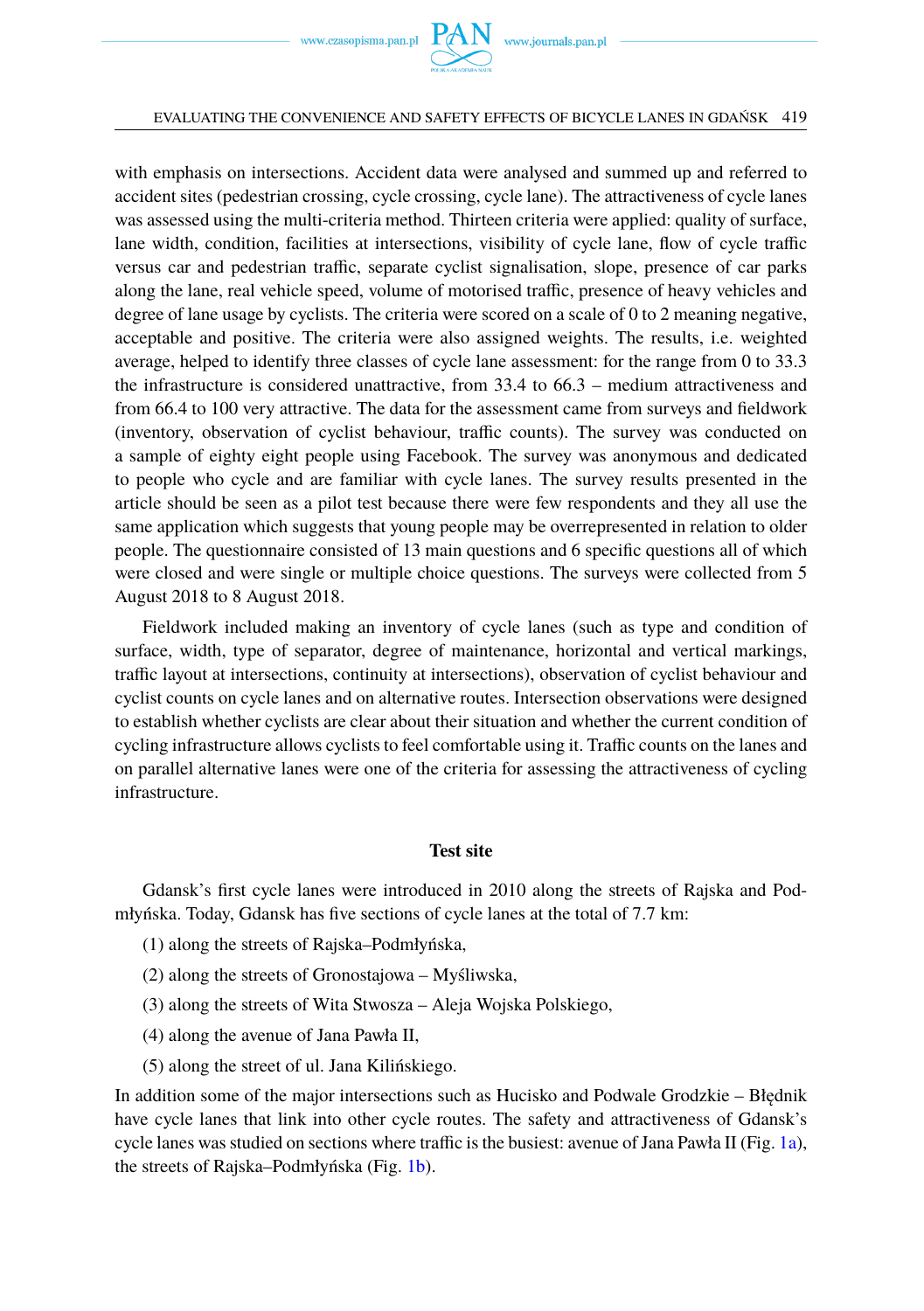



<span id="page-5-0"></span>Fig. 1. Location of Gdansk's cycle lanes (www.gdansk.pl, google.com) and street cross-section of analysed roads (streetmix.com)

# **3. Results**

### **3.1. Results of the stock taking**

### **Rajska–Podmłyńska**

The cycle lanes in the streets of Rajska–Podmłyńska were completed in 2011. Located on both sides of the road, they are 550 m long, 150 cm wide and are separated from the road with a white broken line. The road is in poor condition (surface defects, cracks, uneven surfaces), horizontal markings are faded and invisible (Fig. [2b,](#page-6-0) [2c\)](#page-6-0). The weight restriction in Rajska street applies to vehicles above 8 tonnes. Traffic volume is about 9,000 vehicles/24 h.The street is situated in the historic Główne Miasto and carries a speed limit of 30 km/h. To ensure compliance, additional traffic calming measures are used: narrower road cross-sections and a raised pedestrian crossing near the Madison Shopping Centre. Peak-hour congestion also helps to reduce speeds. From the east Rajska links into three streets: Gnilna, J. Heweliusza and Katarzynki. From the west there are two streets: J. Heweliusza and Na Piaskach (Fig. [1a\)](#page-5-1). On transverse roads cycles follow the general rules of traffic. There is an advanced stop line in J. Heweliusza from the east. There is on-street parking, mostly at an angle and parallel on a short section, in Rajska street from the Podwale Grodzkie intersection to the Podwale Staromiejskie roundabout (Fig. [2a\)](#page-6-0).

Rajska street includes a pedestrian strip with busy traffic, sections of narrower road and surfaces in mostly poor condition. Pedestrian crossings have lowered kerbs. The cycle lane begins at the Błędnik interchange (Figure  $3a$ ) where it links into a cycle crossing. It ends with a small roundabout at the intersection with the street Podwale Staromiejskie (Fig. [3b\)](#page-6-1).

<span id="page-5-1"></span>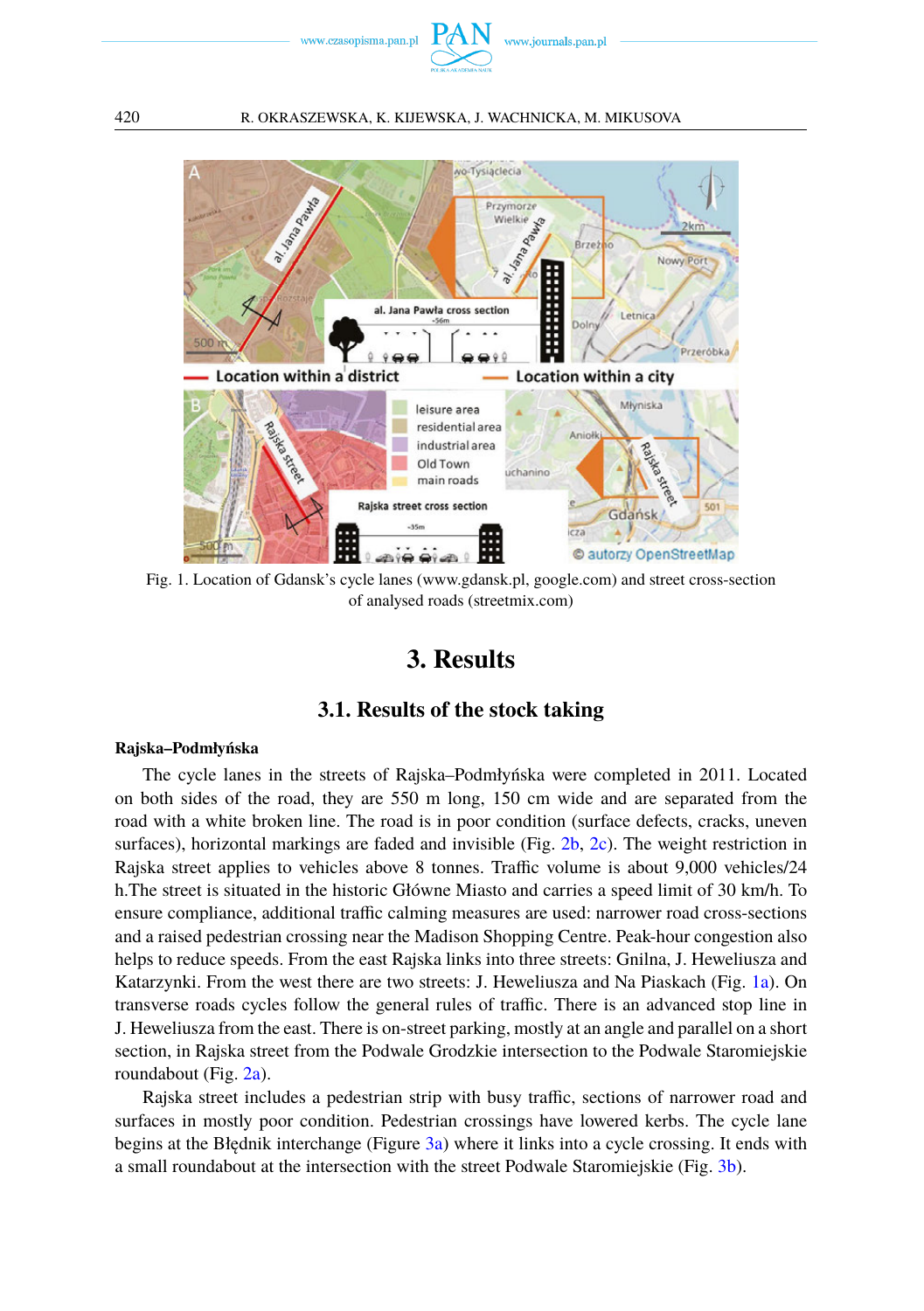

EVALUATING THE CONVENIENCE AND SAFETY EFFECTS OF BICYCLE LANES IN GDAŃSK 421

<span id="page-6-0"></span>

Fig. 2. Cycle lane Rajska–Podmłyńska: a) side parking b) uneven surface c) cracked surface

<span id="page-6-1"></span>

Fig. 3. Cycle lane Rajska–Podmłyńska: a) routes chosen by cyclists when entering the cycle lane at the Błędnik flyover b) expected way of cycling at the end of the street towards the Old Town

### **Jana Pawła II avenue**

The cycle lanes in Jana Pawła II street were completed in 2016. Located on both sides of the road, the lanes are 1500 m long and 150 cm wide. Except for intersections, car parks and bus bays, the cycle lanes are separated from the road with a thick white and solid line which means that going across it is not allowed. Advanced stop lines and intersection crossings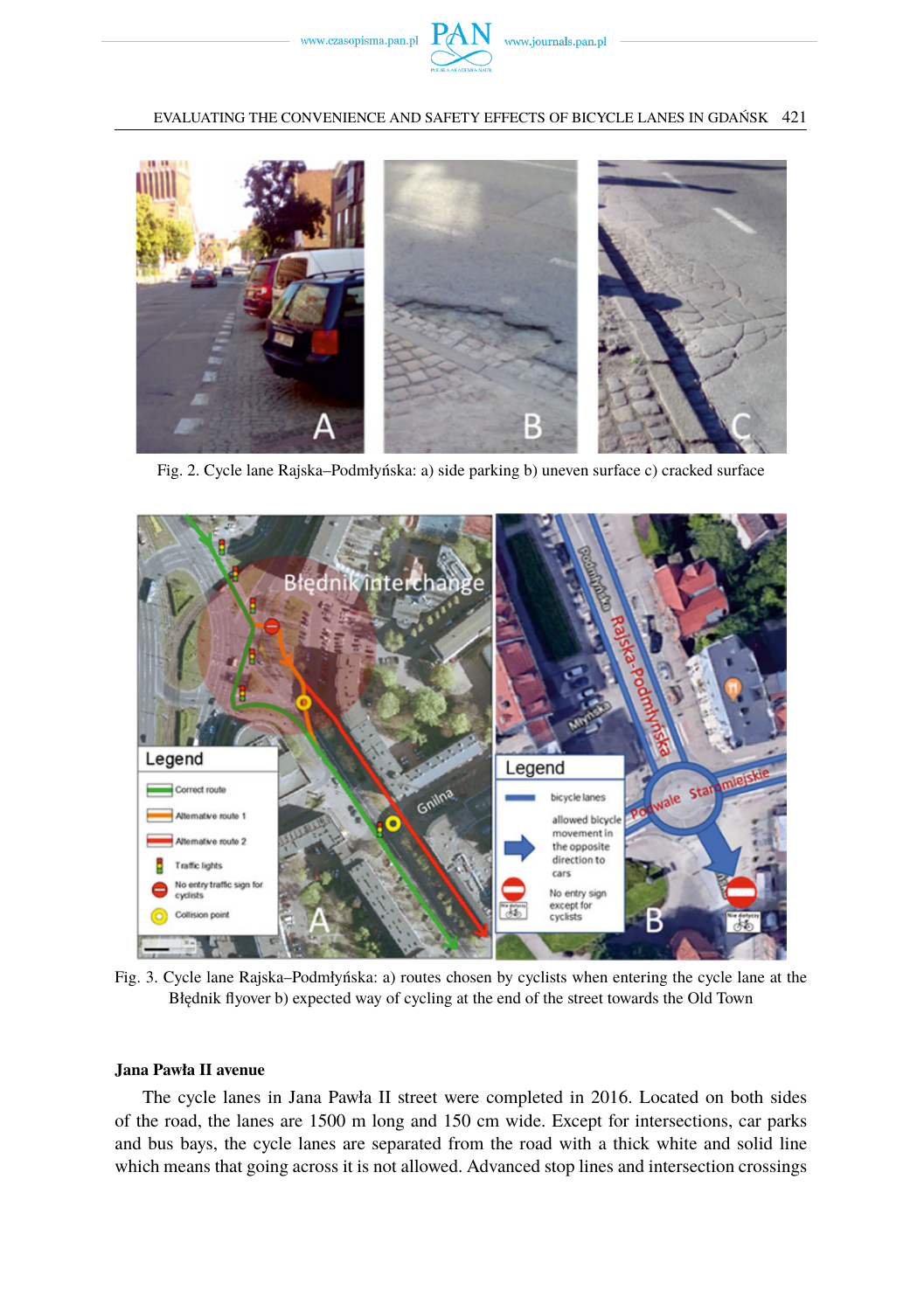

are additionally marked in red (Fig. [4c\)](#page-7-0). Each intersection is preceded with a sign to inform left-turning cyclists how they should do it.

<span id="page-7-0"></span>

Fig. 4. Cycle lane in Jana Pawła II: a) pools of sand b) horizontal markings far away from one another c) advanced stop line and cycle crossing marked in red

The horizontal marking on the lanes is in good condition and fairly spaced (Fig. [4b\)](#page-7-0). While the surface is in very good technical condition, there are periodical problems with cleanliness as a result of sand deposits (Fig. [4b\)](#page-7-0).

Jana Pawła II avenue is situated in a residential area which has a speed limit of 50 km/h. Because the road is wide and there are no means of traffic calming, the 85th percentile of speed is more than 61 km/h. The road's wide cross-section with two lanes in each direction encourages higher speeds. The traffic volume is about 20,000 vehicles/24h.

Cycle lanes begin at the intersection of Jana Pawła, Dywizjonu 303 and Startowa streets and are a continuation of separated cycle roads. They terminate at the Czarny Dwór intersection where it is up to the cyclist how they will continue cycling. The choice is between general traffic rules, a cycle road or pavement, depending on what direction they are going.

Along Jana Pawła there are a number of points for merging with other traffic, including one grade-separated intersection with the city's main artery of Rzeczypospolitej, two full signalised intersections with collector streets of Meissnera and Leszczyńskich, one one-sided intersection with a collector street of Powstańców Wielkopolskich and about a dozen local streets and entries from the residential area and car parks.

There are parking spaces on parallel streets, separated from the cycle lane by a green belt and pavement with very few parallel parking spaces.

When the cycle lane was completed, the original cycle road along the street was closed. Cyclists can use the pavement but pedestrians have priority.

### **3.2. Safety – analysis of accident data and results of observations**

Fourteen incidents were recorded in the SEWIK database (Table [1\)](#page-8-0) between 2010–2017 in the Rajska – Podmłyńska section. The majority happened on the intersection. With no details of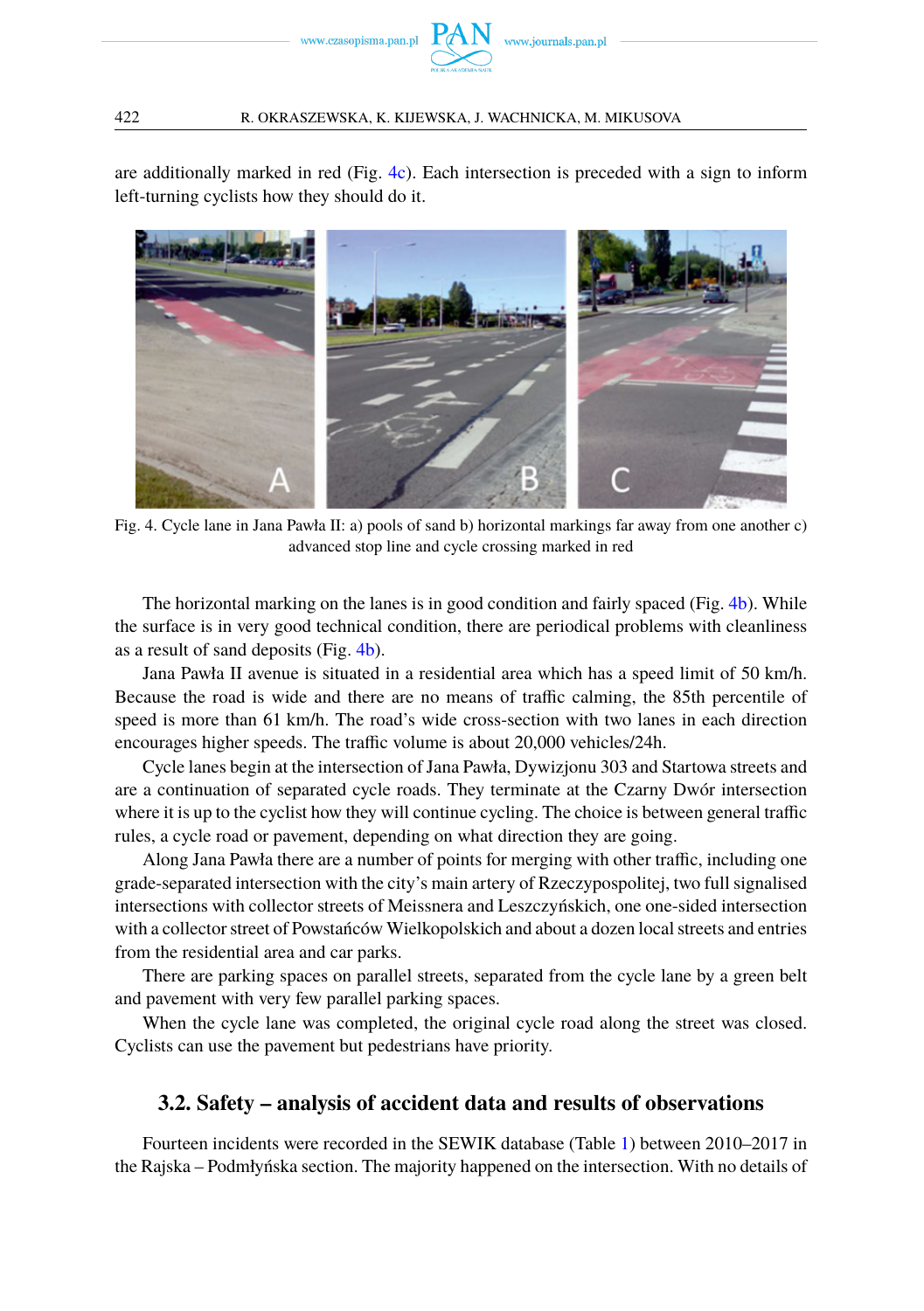www.czasopisma.pan.pl  $P_{\ell}$ 

the accidents known, it is not clear whether the accidents took place at the pedestrian crossing or cycle lane. The road section with the highest number of accidents [\[8\]](#page-16-1) has a curve and a car park exit (Fig. [3\)](#page-6-1). Four accidents were recorded at car parks that run at an angle to the road edge (Figure [3\)](#page-6-1). A stationary vehicle was hit which was probably a parked car.

In Jana Pawła II from July 2016 until the end of 2017 one accident was recorded in SEWIK (Table [1\)](#page-8-0).

<span id="page-8-0"></span>

| Intersection/street                                            | Number of<br>incidents | Type of incident                                                |  |  |  |
|----------------------------------------------------------------|------------------------|-----------------------------------------------------------------|--|--|--|
| <b>Rajska–Podmłyńska</b> (from June 2010 till the end of 2017) |                        |                                                                 |  |  |  |
| Gnilna                                                         | 4                      | side crash of vehicles $\times$ 4                               |  |  |  |
| Rajska                                                         | 8                      | side crash of vehicles $\times$ 7, hitting a stationary vehicle |  |  |  |
| Podwale Grodzkie                                               |                        | side crash of vehicles                                          |  |  |  |
| Katarzynki                                                     |                        | side crash of vehicles                                          |  |  |  |
| Podwale Staromiejskie                                          |                        | side crash of vehicles                                          |  |  |  |
| al. Jana Pawła (from July 2016 till the end of $2017$ )        |                        |                                                                 |  |  |  |
| Jelitkowski Dwór                                               |                        | side crash of vehicles                                          |  |  |  |

Table 1. Collisions in Rajska–Podmłyńska and al. Jana Pawła

Police data are complemented with observations of cyclist behaviour. This is to get a better understanding of why certain sites carry or may carry a higher risk.

Three high-risk sites were identified in Rajska street. Cyclists using the orange path (Figure [3\)](#page-6-1) are at risk of crashing into cars leaving the parking space and using Rajska street. Such manoeuvres require cyclists to watch for vehicles coming from three directions of which one is from behind the cyclist. The second dangerous site is the Rajska – Gnilna intersection (Figure [3\)](#page-6-1). The majority of cyclists riding on the pavement use the pedestrian crossing to cross the street which is illegal. With parallel parking on both sides of Gnilna street, drivers have limited visibility of cyclists approaching the crossing. Statistics shows that the next high-risk site includes sections of the cycle lane running along angle parking spaces. Drivers leaving the parking space cannot see cyclists using the cycle lane. In addition, turnover at city centre car parks tends to be high.

In the Jana Pawła II area there was one collision within 1.5 year in Jelitkowski Dwór street. There are parallel parking spaces not far from the Jelitkowski Dwór intersection. Because the demand for parking exceeds the supply, drivers break the rules and park at an angle. As a consequence, cars occupy parts of the cycle lane and limit visibility when leaving the parking space. Another potential risk was identified on the street – there are sand deposits on both intersections causing the risk of skidding and loss of balance.

### **Perception of safety – as assessed by cyclists, survey results**

The level of safety is a normalised quantitative measure which uses incident statistics calculated over time, road length or number of cyclists. The perception of safety, however, is something users assess and may differ from the safety levels expressed with numbers. The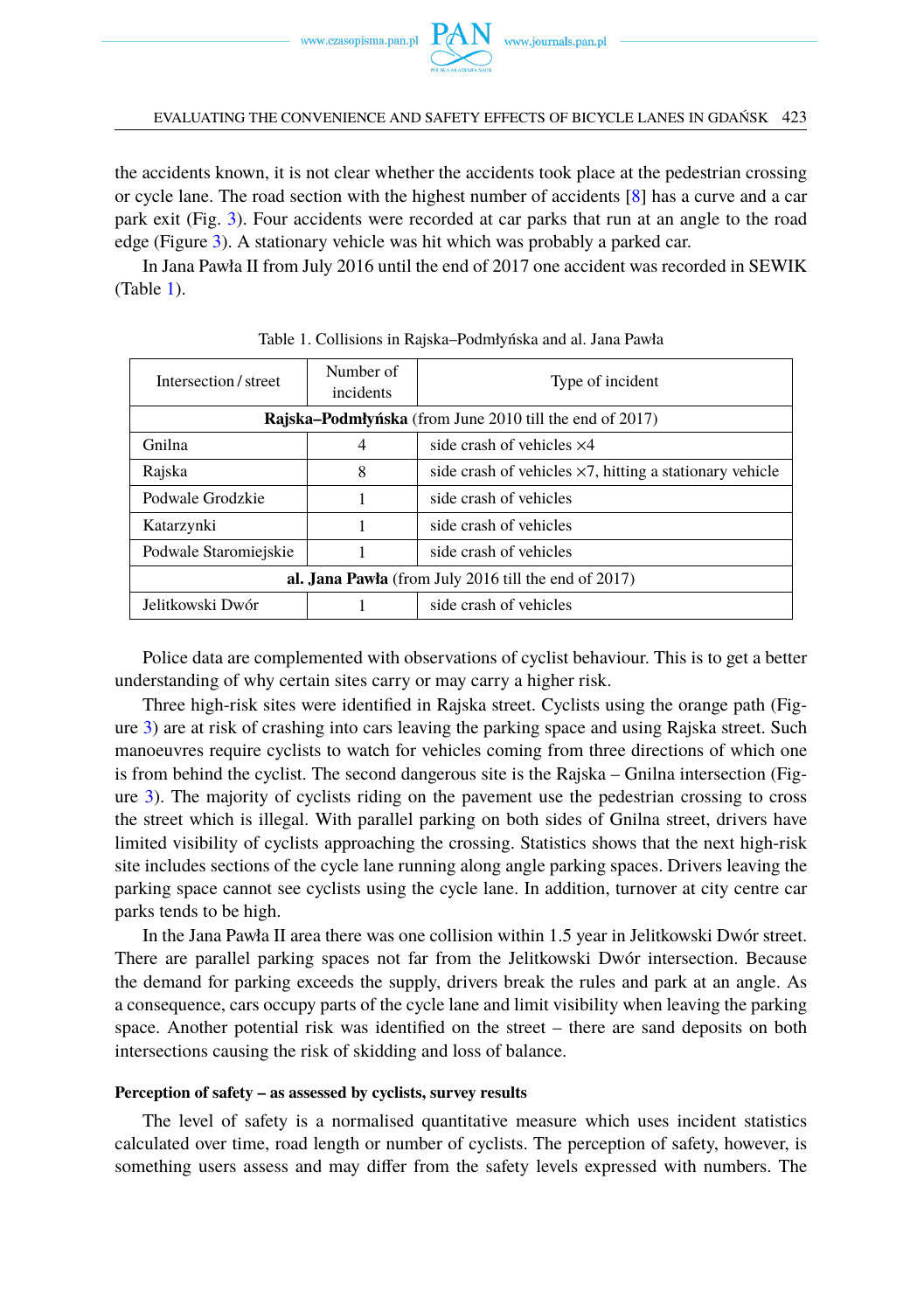

perception of safety was assessed from the survey. When asked where people feel safer on a straight section, 69% of respondents picked cycle road and only 14% said it was on a cycle lane. Others marked "difficult to say / it depends". Among respondents who used a cycle lane running along parking spaces, 75% confirmed they did not feel at ease. Among 45 respondents who would choose the pavement given the choice of pavement and cycle lane, 16% explained that they felt safer on the pavement as opposed to the cycle lane. At the same time among 43 respondents who would choose a cycle lane over a pavement on a straight section, 42% said they would feel safer on a cycle lane.

### **3.3. Cyclist behaviour – survey and fieldwork results**

To understand how cyclists use cycle lanes, surveys and fieldwork were used (measurements and observations).

### **Survey results**

Surveys were filled out by cyclists. There were questions about respondent profile, their cycling activity (57% of respondents cycle daily or almost daily, 34% cycle often) and experience of using cycle lanes (84% near where they live or when they travel, 64% use cycle lanes daily or often,  $2\%$  do not use cycle lanes and  $11\%$  use them sporadically but try to avoid them and others use cycle lanes rarely). The questions were about all of Gdansk's cycle lanes.

The answers suggest that the most frequently used lane is in Jan Pawła II street with more than half of the respondents using it (53%). The lane along Rajska–Podmłyńska streets is also very popular with 40% of respondents using it.

There were questions designed to understand cyclist behaviour. One asked whether cyclists use cycle lanes if available. A clear majority,  $72\%$  said yes,  $8\%$  said no and  $20\%$  said "it depends". The propensity to use cycle lanes if alternative routes are available (cycle road, pavement) was studied separately for intersections and straight sections.

When asked about whether, given the choice, they would choose a cycle lane over a pavement on a straight road section, a clear majority of respondents (55 answers, *n* = 88) said they would choose a cycle lane; nine people, however, said additional conditions would be required. Eight people chose the pavement, of which four expected additional conditions. Apart from that 25 of respondents ticked "conditions" without specifying the type of infrastructure they would be using. This means that 57% of respondents were clear about the infrastructure they would choose and 43% made their choice of infrastructure dependent on traffic and pavement conditions or on cycle lane condition, which was rarer.

At intersections which have a cycle lane and cycle road the majority of respondents chose the cycle road. The next most frequent answer was "depends on where I will feel more comfortable at a particular intersection (due to traffic volumes and cycle lane visibility)" which means that 23% of respondents base their choice on safety. 17% of cyclists would choose a cycle lane or simply whatever is faster.

When both a cycle lane and pavement are available, a clear majority choose the cycle lane irrespective of how fast they can cross the intersection. A similar number of respondents also said they would choose a specific type of infrastructure depending on how comfortable or safe they will feel.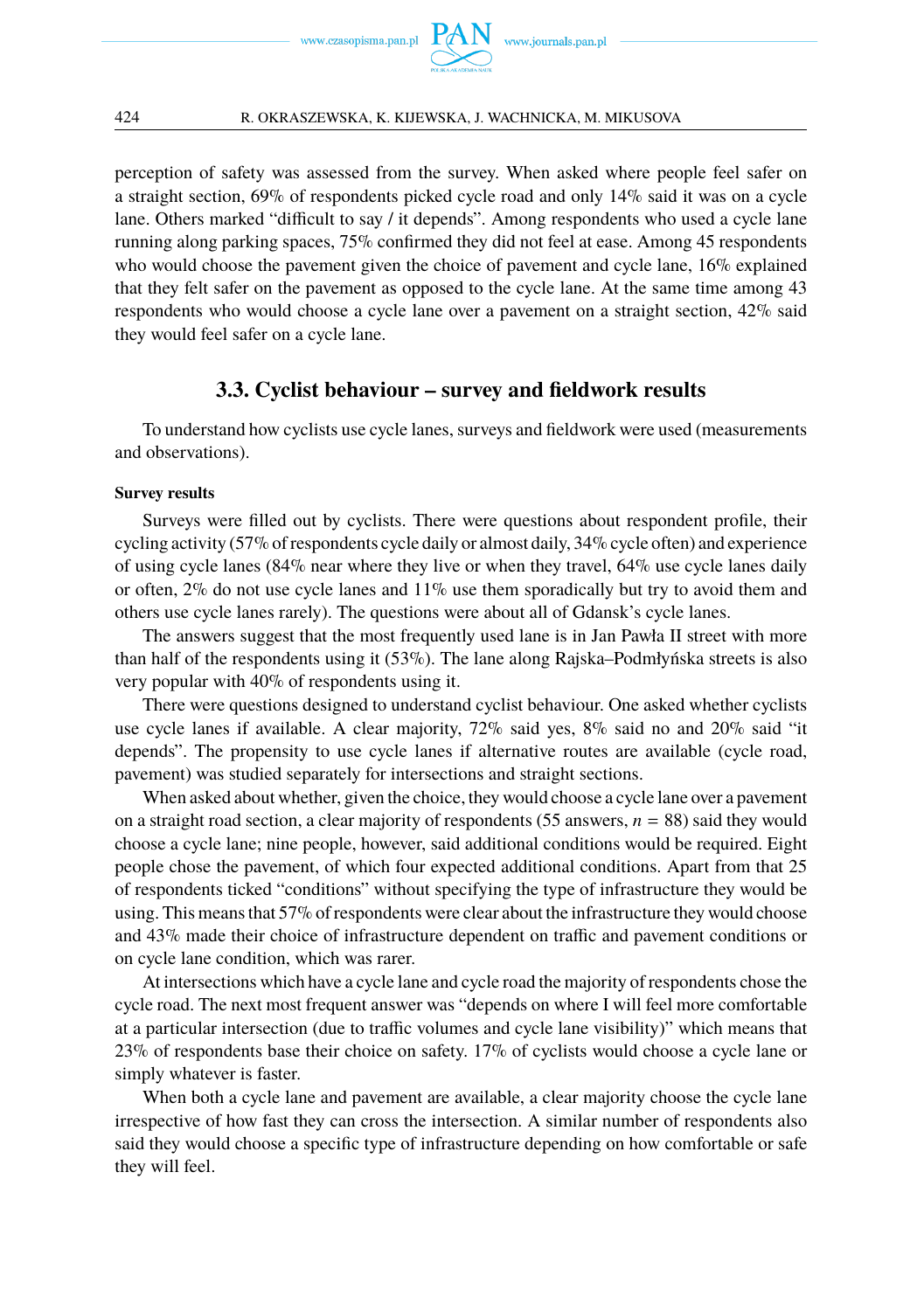

### **Fieldwork results**

Observations were carried out on sections between intersections and at intersections. Cyclist behaviour observations and cycle traffic counts at the Rajska-Heweliusza intersection (Fig. [5,](#page-10-0) Table [2\)](#page-11-0) showed that: the cycle lane is used by most cyclists coming from the Błędnik flyover towards Podwale Staromiejskie street (93% in the morning and 88% in the afternoon) and those going towards Błędnik (77% in the morning and 87% in the afternoon), the pavement at the Madison Shopping Centre is used sporadically by cyclists coming from the Błędnik flyover towards the Old Town  $(4\%$  in the morning,  $3\%$  in the afternoon) and it is used more often by cyclists going towards Błędnik ( $22\%$  in the morning,  $13\%$  in the afternoon), the pavement across from the Madison Shopping Centre is rarely used by cyclists coming from the Błędnik flyover towards the Old Town (3% in the morning, 9% in the afternoon) and is not used at all by cyclists going towards the Błędnik flyover.

<span id="page-10-0"></span>

Fig. 5. Cyclist routes: a) towards the Old Town, b) towards the Błędnik flyover

By riding on the pavement along the Madison Shopping centre in the direction of Podwale Staromiejskie street, cyclists can bypass 2 of 5 traffic lights which they would encounter going from the Błędnik flyover to Rajska street and using cycle crossings at the Rajska and Podwale Grodzkie intersection (Fig. [3,](#page-6-1) green line). Cyclists have to stop at least four times at traffic lights. To avoid the time loss, cyclists use the no-entry cycle crossing (Fig. [3,](#page-6-1) orange line) which is dedicated for cyclists coming out of Rajska street. They then use the next pedestrian crossing to go to the cycle road and avoid two stops as a result. The third option (red line) continues out of the orange route on the pavement to the Gnilna intersection or further on to the Jana Heweliusza intersection. As a result, the total of three traffic lights can be bypassed.

In total both directions are used by a similar number of cyclists which suggests that the route is mainly used by commuters for their daily trips by bicycle to destinations in Główne Miasto. It was also assumed that cyclists who use the bicycle as a means of transport are experienced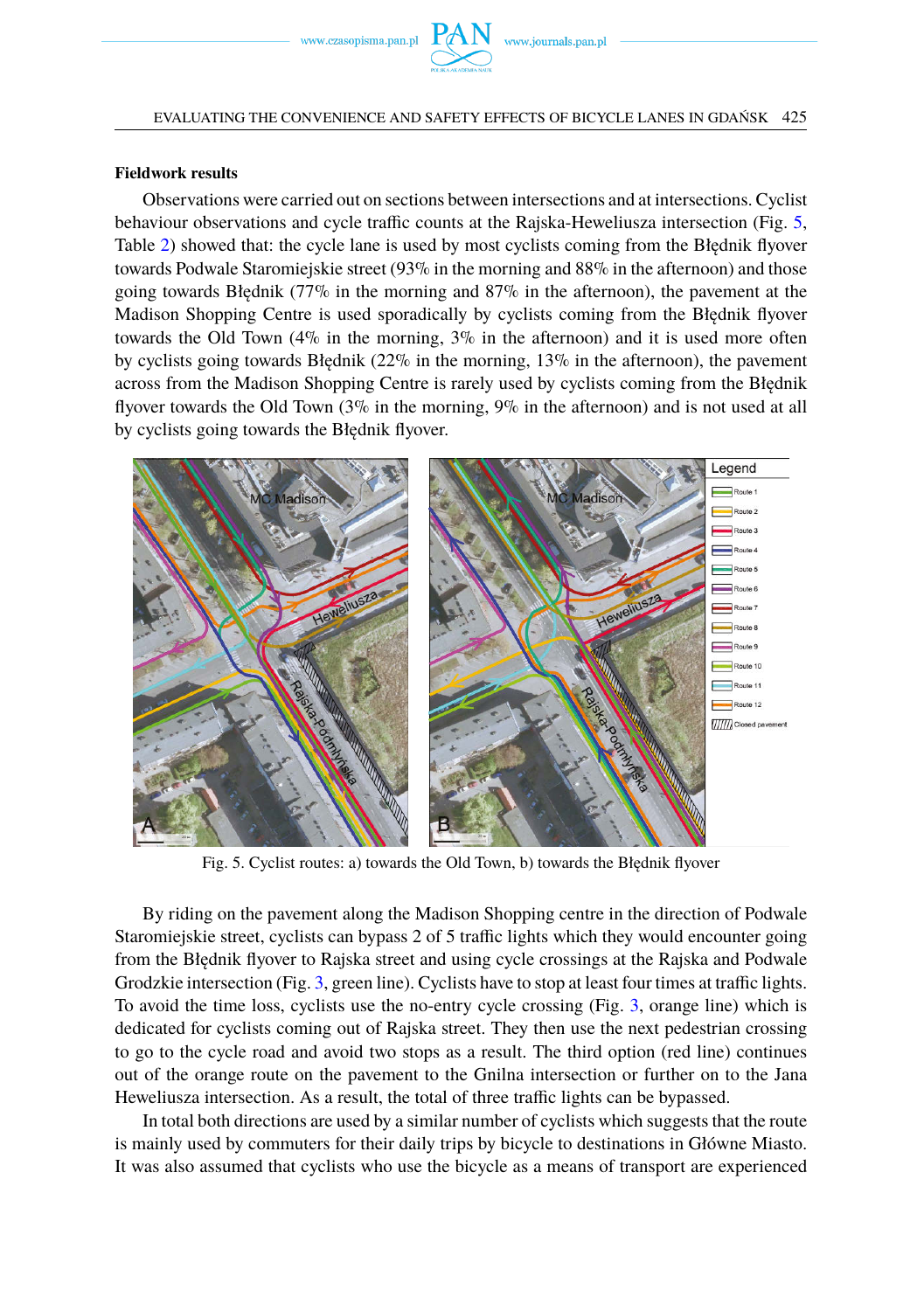

<span id="page-11-0"></span>

|            |                | towards the Old Town |                             | towards the Błędnik flyover |                |                             |  |
|------------|----------------|----------------------|-----------------------------|-----------------------------|----------------|-----------------------------|--|
|            | Morning        | Afternoon            | <b>Sum</b>                  | Morning                     | Afternoon      | Sum                         |  |
| Route 1    | 120            | 68                   | 188                         | 65                          | 137            | 238                         |  |
| Route 2    | 6              | 8                    | 14                          | 3                           | 9              | 12                          |  |
| Route 3    | 1              | 6                    | 7                           | 6                           | 6              | 12                          |  |
| Route 4    | $\overline{4}$ | 7                    | 11                          | $\overline{2}$              | $\overline{4}$ | 6                           |  |
| Route 5    | 6              | $\overline{2}$       | 8                           | 5                           | 3              | 8                           |  |
| Route 6    | 31             | 29                   | 60                          | 10                          | 15             | 25                          |  |
| Route 7    | 15             | 13                   | 28                          | 5                           | 8              | 13                          |  |
| Route 8    | 4              | 1                    | 5                           | 6                           | 20             | 26                          |  |
| Route 9    | $\mathcal{L}$  | $\mathcal{L}$        | $\overline{4}$              | $\Omega$                    | 1              | 1                           |  |
| Route 10   |                | 67                   |                             | $\overline{2}$              | 7              | 9                           |  |
| Route 11   | 3              | 1                    | 4                           | $\Omega$                    | 3              | 3                           |  |
| Route 12   | 1              | 1                    | $\mathcal{D}_{\mathcal{L}}$ | 1                           | 1              | $\mathcal{D}_{\mathcal{L}}$ |  |
| Route 13   | $\theta$       | $\overline{2}$       | $\mathcal{L}$               |                             |                |                             |  |
| <b>SUM</b> | 194            | 146                  | 340                         | 105                         | 250            | 355                         |  |

Table 2. Number of cyclists coming from the direction of the Błędnik flyover

riders. The pavement at the Madison Shopping Centre was a frequent choice by cyclists coming from the Błędnik flyover and taking a left turn into Heweliusza street. This made the turning manoeuvre easier and eliminated the need for cyclists to intersect with drivers.

Observations of cyclist behaviour at the Błędnik intersection were compared against the SEWIK data. The results show that those using alternative cycling infrastructure rather than the dedicated infrastructure can be more at risk of a collision or accident. (Fig. [3\)](#page-6-1).

The research and observations in Jana Pawła II street shows that many cyclists continue to use the pavement. The cycle lane was used by less than 40% of cyclists (Fig. [6,](#page-11-1) Table [3\)](#page-12-0). Cycle

<span id="page-11-1"></span>

Fig. 6. Cyclist routes a) entry into Jana Pawła, b) exit from Jana Pawła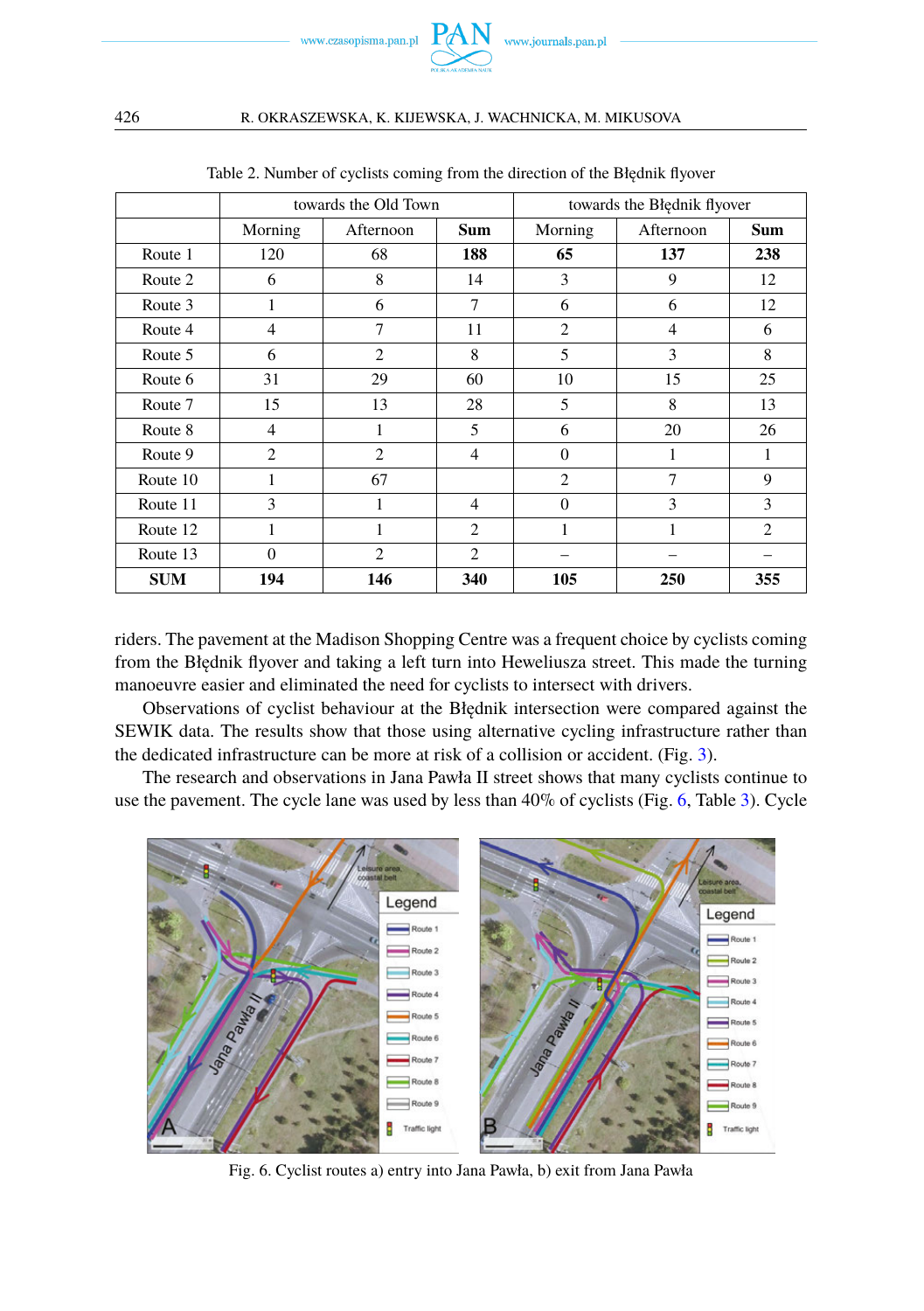

traffic in both directions was not symmetrical (Table [3\)](#page-12-0). There were 29% more cyclists entering Jana Pawła II street from the direction of the leisure grounds than exiting the street. There were more cyclists in the afternoon, possibly the result of tourist traffic or people coming back from the seaside routes.

<span id="page-12-0"></span>

|            |          | entry into Jana Pawła street |            | exit from Jana Pawła street |           |            |
|------------|----------|------------------------------|------------|-----------------------------|-----------|------------|
|            | Morning  | Afternoon                    | <b>Sum</b> | Morning                     | Afternoon | <b>Sum</b> |
| Route 1    | 13       | 79                           | 92         | $\mathbf 0$                 | 1         | 1          |
| Route 2    | 10       | 40                           | 50         | 1                           | 1         | 2          |
| Route 3    | 16       | 57                           | 73         | 26                          | 41        | 67         |
| Route 4    | 11       | 25                           | 36         | 28                          | 46        | 74         |
| Route 5    | 7        | 1                            | 8          | 17                          | 18        | 35         |
| Route 6    | 5        | 10                           | 15         | 8                           | 9         | 17         |
| Route 7    | 9        | 8                            | 17         | 11                          | 7         | 18         |
| Route 8    | 8        | 9                            | 17         | 5                           | 6         | 11         |
| Route 9    | $\Omega$ | 3                            | 3          | 9                           | 7         | 16         |
| <b>SUM</b> | 79       | 232                          | 311        | 105                         | 136       | 241        |

Table 3. Number of cyclists coming from the direction of Jana Pawła street

### **Cyclist preferences**

The survey was the main tool for understanding cyclist preferences. Respondents were asked to assign weights to the factors that help them assess cycle routes. Each of the 11 criteria could be assessed on a scale of 1 to 5, where 5 means a very significant factor and 1 is the last important factor. The answers make it clear that cyclists primarily appreciate:

- continuity of cycle routes i.e. infrastructure as a whole rather than a system of many unconnected sections;
- flow of traffic i.e. as few stops for traffic lights as possible;
- directness i.e. the infrastructure is maximally close to trip generators and destinations.

The survey asked cyclists what makes them choose a cycle lane or not. There were general objections to cycle lanes voiced by 36% of respondents who named poor safety (46%), lack of clear information about left-turns  $(34\%)$  and longer time to ride on a cycle lane  $(20\%)$  as the main reasons. 84% of respondents identified the general features of cycle lanes that made them use the lanes. The answers show that cyclists who use cycle lanes appreciate the good surface (29%), speed of cycling (28%) and separation from pedestrians (27%).

The next group of questions focussed on how respondents compared the cycle lane with pavement at an intersection or on a straight section.

As regards straight sections, of 45 people who did not want to use a cycle lane and preferred the pavement for their route, 28 identified heavy vehicle traffic and high car volumes. The next choices for cyclists were "I feel safer on a pavement" (16 answers), "poor condition of cycle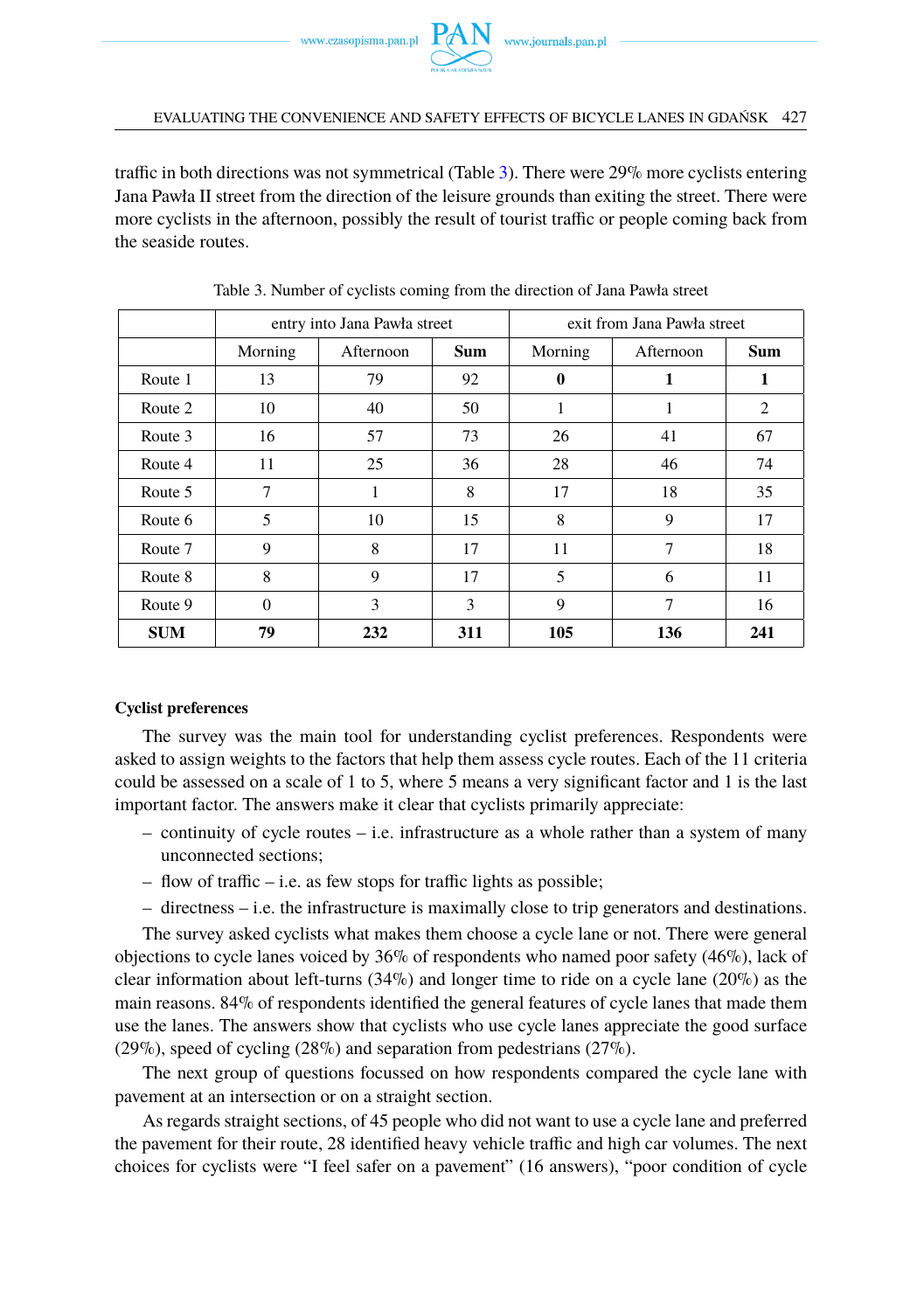

lane surface" (14 answers) and "poor visibility of cycle lane" (13 answers). Parking facilities along streets (picked by 6 respondents) and the weather (1 answer) were the least relevant.

For 43 people who opted for a cycle lane on a straight section, the main advantages of cycle lanes included; going faster (50 answers) and better comfort compared to the pavement (39). The third most frequent answer was "the pavement is too narrow or crowded" (41 answers) which may suggest that they were hoping to use the pavement but did not because the pavement was less attractive than the cycle lane. In addition 42% of all respondents feel safer on a cycle lane than on a pavement.

Cycle lanes at intersections are more often chosen (56%) than pavements and pedestrian crossings (18%). 24% of respondents relate their decisions to how comfortable they subjectively feel in each individual case.

The answers to questions about reasons for their choice suggest that cyclists do not use cycle lanes at intersections because of the traffic (29 answers) and heavy vehicles (23 answers). This affects user comfort and sense of safety. 49 people said they prefer to use a cycle lane at intersections stating comfort (48 answers), speed (38 answers), dedicated cycling infrastructure (41 answers) as the reasons why.

In addition, the review of selected sections showed that cycle lanes may lose some of their attractiveness because they are too narrow making overtaking more difficult. As a result, respondents were asked whether cycle lanes should be wider. 64% said yes, 20% said no and 16% did not have an opinion.

### **Assessment of cycle lane attractiveness**

Selected cycle lanes were assessed for their attractiveness and safety. The criteria drew on the results of field observations and surveys. Weights were assigned to the individual criteria as the weighted average of scores. Criteria which were not on the survey's ranking list were assigned their respective weights based on article (20). The criteria were scored on a scale of 0 to 2 meaning: a negative, acceptable and positive effect on the assessment of cycle lane comfort and attractiveness. Cycle lane assessment for a specific criterion is the product of weights and the score. The maximum summary score of a cycle lane is 100 points. Three classes of the final cycle lane score were defined: scores ranging from 0 to 33.3 – the infrastructure is considered unattractive, from 33.4 to 66.3 – medium attractive, from 66.4 to 100 – attractive. Table [4](#page-14-1) shows the scores and results.

Based on the criteria both cycle lanes can be considered to have medium attractiveness. Completed three years ago, the cycle lane in Jana Pawła street received more points than the Rajska–Podmłyńska cycle lane that has been in operation for nine years.

The cycle lane in Jana Pawła street has good signage (vertical and horizontal markings, additional colour markings at intersections) with intersections equipped with cyclist facilities (advanced stop lines, cyclist signalisation) to help with a safe transition across the intersection and safe left turns. There are also alternative solutions such as cyclist crossings. The final assessment of the cycle lane is negatively affected by the heavy traffic and high real speeds of vehicles.

Rajska street real speeds are much lower. In this case the cycle lane assessment is lower due to the quality of the infrastructure. The lane is only made up of two white lines along the road edge. The road surface is in poor technical condition (uneven surface, cracks, potholes).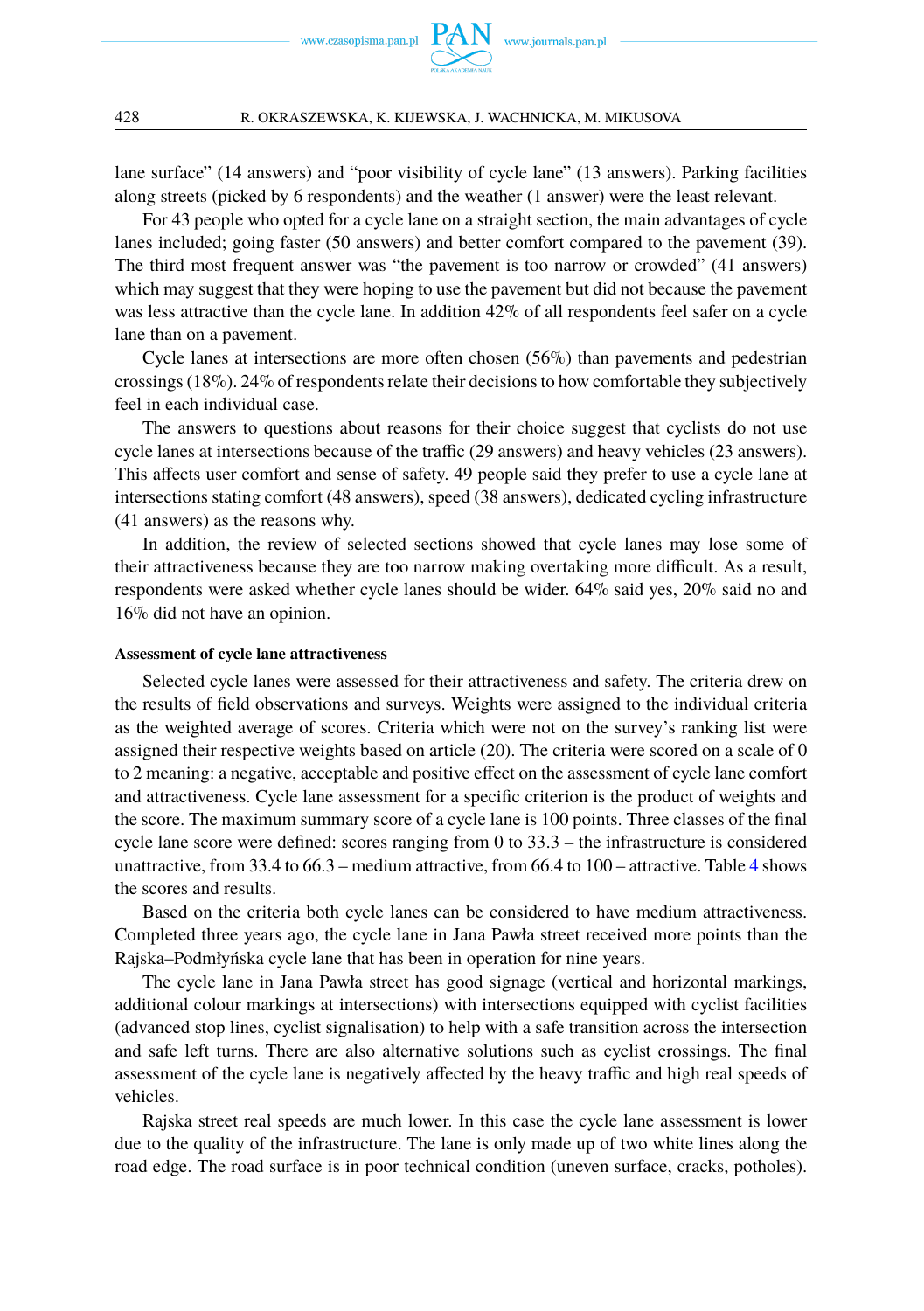

#### EVALUATING THE CONVENIENCE AND SAFETY EFFECTS OF BICYCLE LANES IN GDAŃSK 429

<span id="page-14-1"></span>

| Criterion                                                 |                | ul. Rajska-Podmłyńska<br>Al. Jana Pawła II |          |                |                |
|-----------------------------------------------------------|----------------|--------------------------------------------|----------|----------------|----------------|
|                                                           | weights        | points                                     | score    | points         | score          |
| Quality of surface                                        | 4.1            | $\overline{c}$                             | 8.2      | $\Omega$       | $\mathbf{0}$   |
| Width of cycle lane                                       | 3.6            | 1                                          | 3.6      | $\mathbf{1}$   | 3.6            |
| Dirt                                                      | 4.1            | 1                                          | 4.1      | $\Omega$       | $\Omega$       |
| Intersection facilities                                   | 3.8            | $\overline{2}$                             | 7.6      | $\Omega$       | $\theta$       |
| Cycle lane visibility                                     | 3.4            | $\overline{c}$                             | 6.8      | 1              | 3.4            |
| Flow of cycle traffic compared to cars<br>and pedestrians | 4.2            | $\overline{c}$                             | 8.4      | $\overline{c}$ | 8.4            |
| Separate traffic lights                                   | 3.3            | 1                                          | 3.3      | $\Omega$       | $\mathbf{0}$   |
| Slope                                                     | 3.2            | $\mathfrak{D}$                             | 6.4      | $\mathcal{L}$  | 6.4            |
| Presence of parking along the lane                        | 3.5            | 1                                          | 3.5      | $\Omega$       | $\Omega$       |
| Speed of cars                                             | 3.8            | 1                                          | 3.8      | $\mathcal{L}$  | 7.6            |
| Traffic volume                                            | $\overline{4}$ | $\Omega$                                   | $\Omega$ | 1              | $\overline{4}$ |
| Presence of heavy vehicles                                | 4              | $\Omega$                                   | $\Omega$ | $\overline{c}$ | 8              |
| Is the cycle lane used by cyclists                        | 5              | 1                                          | 5        | $\overline{2}$ | 10             |
| SUM OF POINTS (max. 100)                                  |                |                                            | 60.7     |                | 51.4           |

Table 4. Attractiveness score of selected cycle lanes

As a result, cyclists have to concentrate overly on the infrastructure rather than on traffic. In addition, there is angle parking along the street with a strong turnover rate. As vehicles back out of the spaces, visibility of the cycle lane is insufficient causing a risk of collision and cyclist uncertainty. In addition, there are no cycle facilities at the intersections. With nothing to suggest how to turn left from the right lane, cyclists are more inclined to use the pavement which is wide enough from the Podwale Grodzkie intersection to the Jana Heweliusza intersection and can successfully compete with the cycle lane. If used properly, the cycle routes in Rajska street would involve frequent stops at traffic lights. The exit is not marked at all and involves having to use the cycle road or pavement in the area of the pedestrian crossing.

# **4. Discussion and conclusions**

<span id="page-14-0"></span>The conclusions from the research are consistent with the literature  $[11, 14]$  $[11, 14]$  $[11, 14]$ . They have answered the research questions about the experience of using bicycle lanes in Gdansk and how lanes are assessed by cyclists.

Although bicycle lanes in Gdańsk are a recent development and are only available on a few streets, they are well known to cyclists (85% of cyclists are familiar with cycle lanes). 72% of respondents identified speed and surface quality as factors that encourage them to use cycle lanes. Cycling experience was not found to have any major effect on cycle lane usage.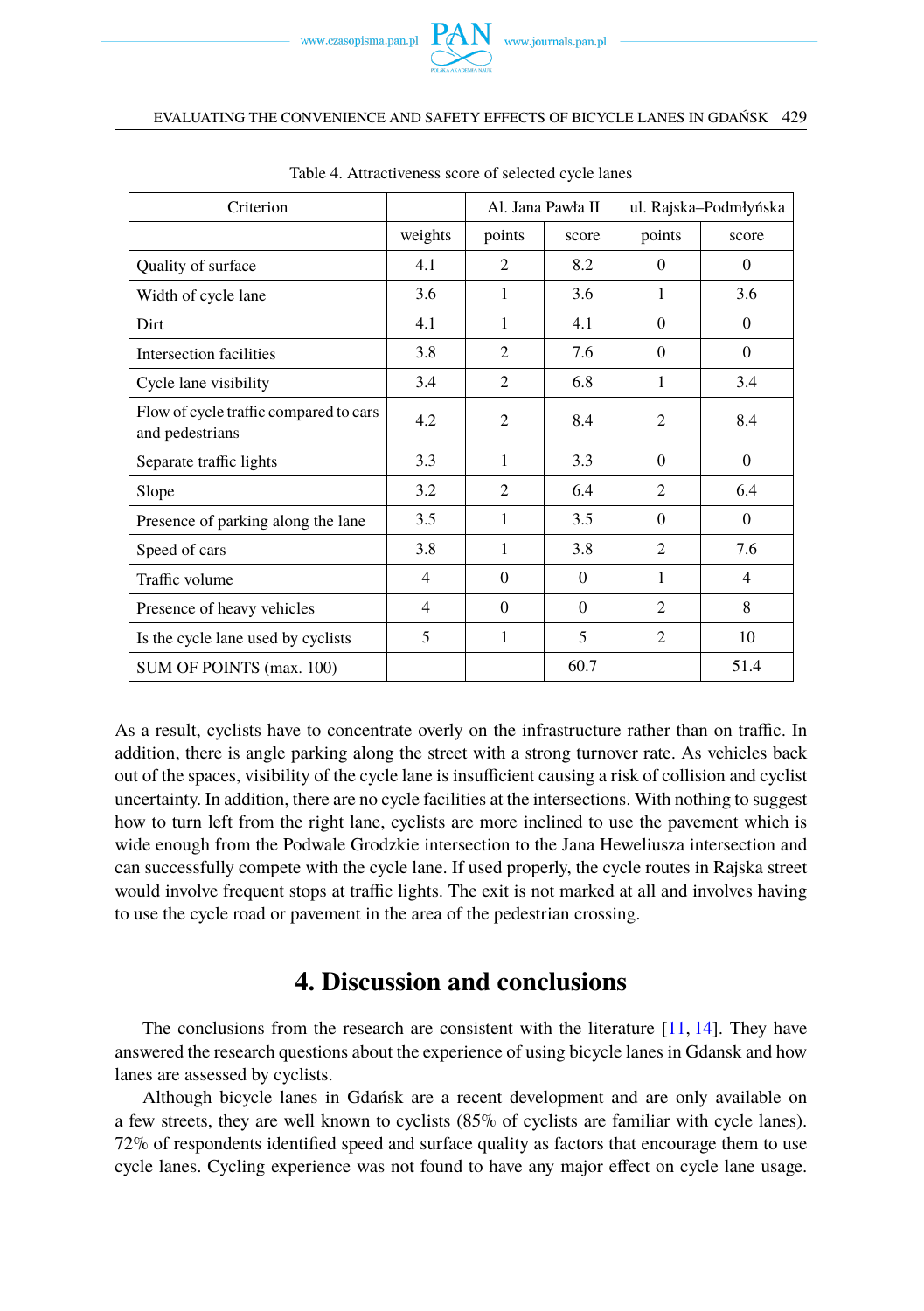

Car drivers, however, are more likely to use cycle lanes thanks to their driving experience and knowledge of traffic rules. Site surveys confirmed that 77–93% of cyclists have used bicycle lanes. The results varied depending on type of street, time of day, cycling direction and availability of an alternative road. For instance, part of the bicycle lane on Rajska street (close to the Błednik intersection) was less attractive than other connections because it is timeconsuming. As a result, cyclists choose to use the pavement. Sense of safety was the next factor indicated by respondents as crucial. 70% of cyclists felt more secure on separated cycling paths than on bicycle lanes. The determination of the objective relation between the safety level of bicycle lanes and cycling paths requires further study. Poor safety was the reason most often mentioned (80%) by those who never used bike lanes (28% of all respondents).This problem applies to Jana Pawła street with relatively high traffic speeds and volumes. In the literature the speed limit [\[7\]](#page-15-6) or actual operating speed V85 [\[8\]](#page-16-1) appeared to be the essential reasons for designating bicycle lanes. In Gdańsk the choice is determined by design speed. On the Jana Pawła street the V85 speed exceeded 60 km/h, which explained the low sense of safety of cyclists. Another important safety factor  $[6, 7]$  $[6, 7]$  $[6, 7]$  and its separation from the car lane  $[16]$ . While Gdansk's bicycle lanes are consistent with the majority of the recommendations presented in the literature, there are some deviations. Design practice states that bicycle lanes cannot run along parking places, especially when parking is at an angle or perpendicular. Unfortunately, this rule was not followed in Gdańsk. These and other minor shortcomings result in the low user assessment of the attractiveness of the traffic lanes and may lead to conflict situations between cyclists and vehicles or pedestrians such as collisions or accidents. It is necessary to clarify Gdansk guidelines for the development of bicycle infrastructure, taking into account good practices, local conditions and user preferences.

### **Author contributions**

The authors confirm contribution to the paper as follows: study conception and design: R. Okraszewska; data collection: K. Kijewska; analysis and interpretation of results: K. Kijewska, R. Okraszewska, J. Wachnicka; draft manuscript preparation: R. Okraszewska. J. Wachnicka, M. Mikusova. All authors reviewed the results and approved the final version of the manuscript.

### **References**

- <span id="page-15-0"></span>[1] R.H. Groot, "Design manual for bicycle traffic". The Netherlands: Ede: CROW, 2007.
- <span id="page-15-1"></span>[2] AASHTO, "Guide for the Development of Bicycle Facilities". Washington DC: American Association of State Highway and Transportation Officials, 2012.
- <span id="page-15-2"></span>[3] G. Morbey, "Technical Requirements". in Data quality for decision makers, Wiesbaden: Springer Gabler, pp.47– 54, 2013, DOI: [10.1007/978-3-658-01823-8\\_3.](https://doi.org/10.1007/978-3-658-01823-8_3)
- <span id="page-15-3"></span>[4] Ministry of Transportation of Ontario, "Ontario Traffic Manual – Book 18 – Cycling facilities". Ontario: Queen's Printer for Ontario, 2014.
- <span id="page-15-4"></span>[5] Department for Transport, "Cycle infrastructure desing". Local Transport Note 01/20, Great Britain: The Stationery Office, 2020.
- <span id="page-15-5"></span>[6] E. Kwong et al., "Lessons from The Netherlands". The Health Service Jurnal, vol.11, pp.123-143, October 2013.
- <span id="page-15-6"></span>[7] P. Jones et al., "International Cycling Infrastructure Best Practice Study: Report for Transport for London". London: Transport for London, 2014.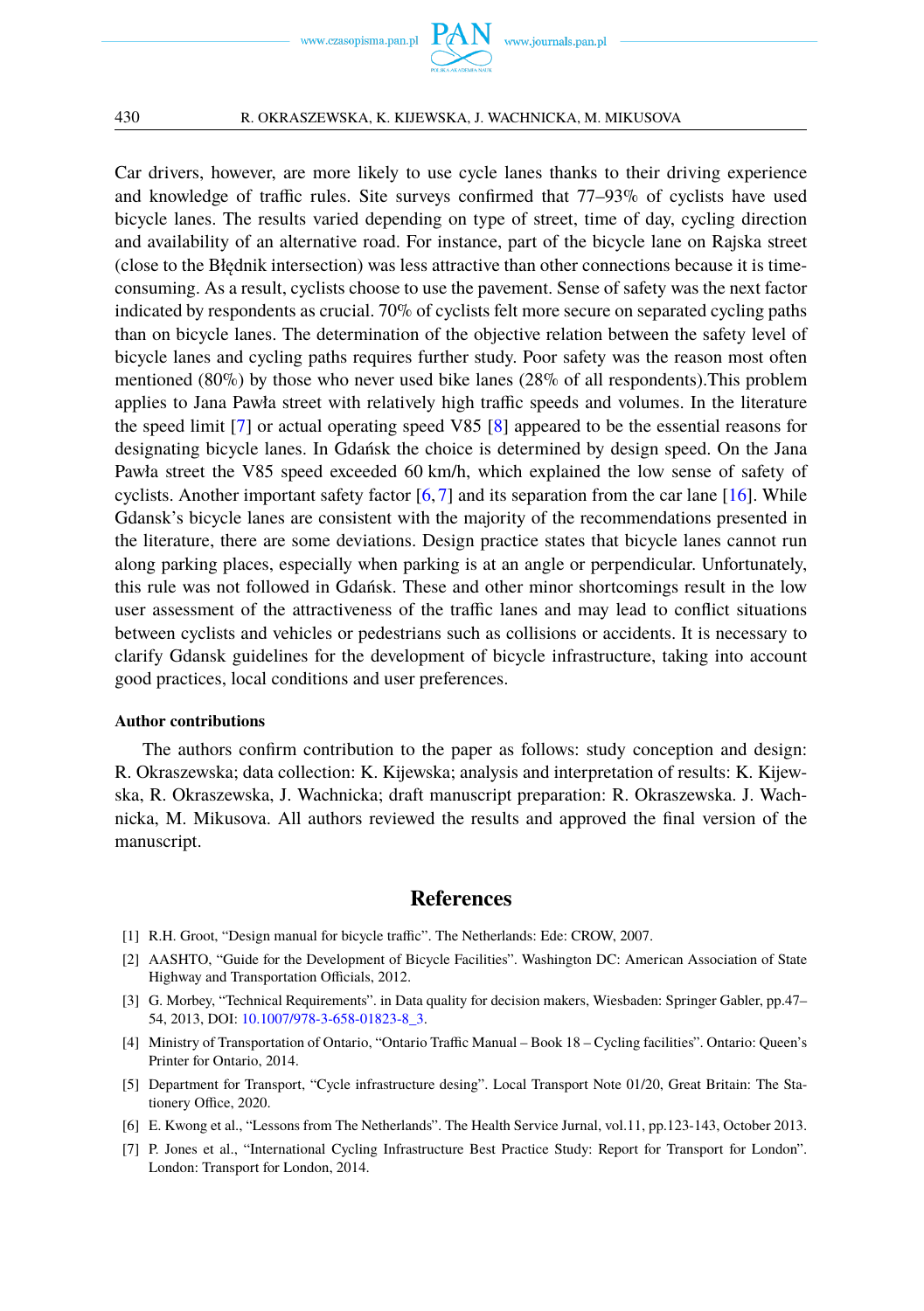www.czasopisma.pan.pl  $P_{\bigwedge}$ 

EVALUATING THE CONVENIENCE AND SAFETY EFFECTS OF BICYCLE LANES IN GDAŃSK 431

- <span id="page-16-1"></span>[8] T.K.O. Madsen and H. Lahrmann, "Comparison of five bicycle facility designs in signalized intersections using traffic conflict studies". Transportation Research Part F: Traffic Psychology and Behaviour, vol. 46, Part B, 2017, pp. 438-450, DOI: [10.1016/j.trf.2016.05.008.](https://doi.org/10.1016/j.trf.2016.05.008)
- <span id="page-16-2"></span>[9] Garcia et al., "Effects of road geometry on the interaction between cyclists and 2 vehicles on two-lane rural highways". in the 5th International Symposium on Highway Geometric Design, pp. 1–17, 2000.
- <span id="page-16-3"></span>[10] B. Caulfield, E. Brick, and O.T. McCarthy, "Determining bicycle infrastructure preferences – A case study of Dublin". Transportation Research Part D: Transport and Environment, vol. 17, no. 5, pp. 413–417, 2012, DOI: [10.1016/j.trd.2012.04.001.](https://doi.org/10.1016/j.trd.2012.04.001)
- <span id="page-16-4"></span>[11] J. Van Cauwenberg et al., "Older adults' environmental preferences for transportation cycling". Journal of Transport and Health, vol. 13, pp. 185-199, 2019, DOI: [10.1016/j.jth.2019.03.014.](https://doi.org/10.1016/j.jth.2019.03.014)
- <span id="page-16-5"></span>[12] Ministry of Transport, "Safety Measures for Cyclists and Pedestrians Around Heavy Vehicles". Canada, 2018.
- <span id="page-16-6"></span>[13] Department of Transportation, "Chicago Streets for Cycling Plan 2020". Chicago, 2012.
- <span id="page-16-7"></span>[14] B. Dahlberg, "Rochester has a bike lane problem". 2019. Avaliable on line: [https://www.wxxinews.org/post/](https://www.wxxinews.org/post/rochester-has-bike-lane-problem) [rochester-has-bike-lane-problem](https://www.wxxinews.org/post/rochester-has-bike-lane-problem) (accessed on 13 July 2018).
- <span id="page-16-8"></span>[15] R. Okraszewska, K. Grzelec, and J. Kazimierz, "Developing a cycling subsystem as part of a sustainable mobility strategy: the case of Gdansk". Scientific Journal of Silesian University of Technology. Series Transport, vol. 92, pp. 87–99, 2016.
- <span id="page-16-9"></span>[16] "Cycling map – Rowerowy Gdansk", avaliable online: <https://www.rowerowygdansk.pl/mapa-rowerowa> (accessed on 09 Jun 2018).
- <span id="page-16-10"></span>[17] Mayor of the City of Gdańsk, "Ordinance No. 432/12 regarding the introduction of technical standards and the principles of planning, designing and organizing bicycle traffic on public and internal roads, which are under the permanent management of the Road and Greenery Board in Gdańsk", Gdańsk, 2012.
- <span id="page-16-11"></span>[18] Gdansk Development Office, "Bicycle route system for Gdańsk – SteR", Gdańsk, 2011.
- <span id="page-16-12"></span>[19] SEWIK, "Accident and Collision Records System". Police Headquarters in Poland, [www.sewik.pl,](www.sewik.pl) (accessed on 25 July 2018).
- [20] J. Cerberek and T. Podciborski, "Metoda oceny atrakcyjności sieci ścieżek rowerowych wraz z jej weryfikacją na wybranych obiektach badawczych". Logistyka, vol. 4, pp. 5323–5329, 2015.

## <span id="page-16-0"></span>**Ocena wygody i bezpieczeństwa użytkowania pasów rowerowych w Gdańsku**

**Słowa kluczowe:** pasy rowerowe, bezpieczeństwo ruchu drogowego, ocena efektywności

### **Streszczenie:**

Pasy rowerowe to wyznaczone na jezdni pasy przeznaczone do wyłącznego użytku rowerzystów. Włączając ruch rowerowy w przekrój drogi zapewniają rowerzystom bezpośredniość i płynność podróży. Jednak wspólne korzystanie z jezdni przez rowerzystów i kierowców stwarza zagrożenie kolizji rower-samochód. Niemniej, wzorując się na dobrych praktykach w planowaniu infrastruktury rowerowej w krajach zachodnich, w Gdańsku wprowadzono pasy rowerowe na kilku ulicach miasta. Celem opisanych w artykule badań jest ocena atrakcyjności i bezpieczeństwa pasów rowerowych, jako rozwiązania stosunkowo nowego i ciągle jeszcze rzadko stosowanego w Gdańsku. Do oceny atrakcyjności zastosowano metode wielokryterialna. Dane do oceny pozyskano z ankiet i badań terenowych (inwentaryzacji, obserwacji zachowań rowerzystów, pomiarów ruchu). Dodatkowo informacje dotyczące bezpieczeństwa uzupełniono o dane z policyjnego systemu ewidencji kolizji i wypadków. Uzyskane wyniki pokazują, że poziom wykorzystania pasów rowerowych w Gdańsku jest wysoki (ponad 70%). Jednak według 80% respondentów nie są one tak atrakcyjne, jak wydzielone ścieżki rowerowe. Użytkownicy pasów rowerowych najczęściej wskazywali wśród zalet prędkość, jakość nawierzchni i komfort. Osoby unikające pasów